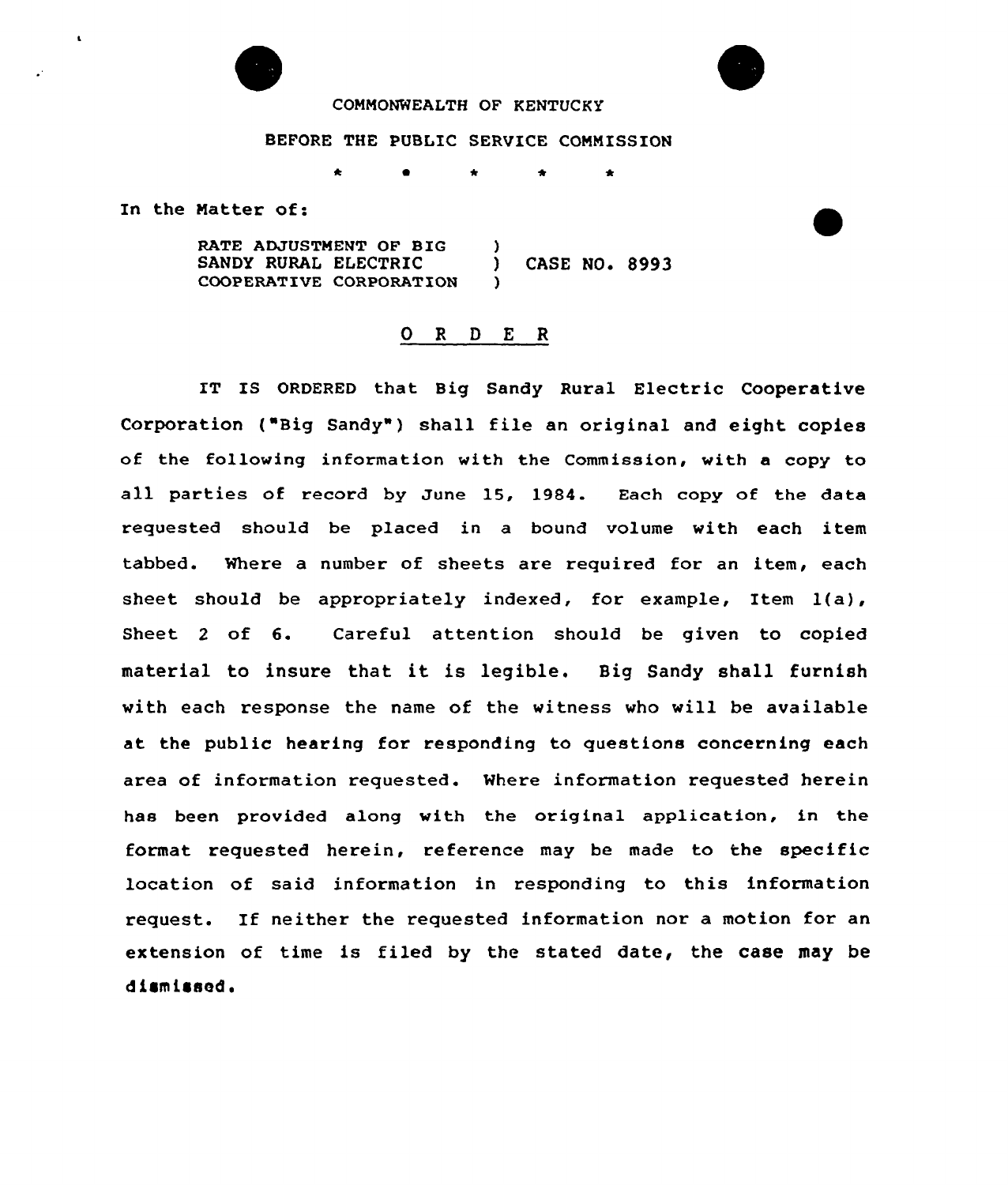l. In its application, Big Sandy has proposed an adjustment to reflect the interest expense on CFC funds drawn down subsequent to the end of the test period. The Commission, in its Order dated October 24, 1983, in Case No. 8778, Adjustment of Rates of Salt River Rural Electric Cooperative Corporation, stated that for rate-making purposes it is reconsidering its policy of allowing interest on debt drawn down after the end of the test year, and than any utility requesting the allowance of such interest expense will have to prove the necessity thereof. Therefore, provide a detailed explanation as to the reason(s) that Big Sandy should be allowed interest on this debt without any recognition of the additional revenues and expenses associated with the facilities constructed with these funds.

2. In Exhibit H, Adjustment No. 2, Big Sandy has proposed an adjustment to decrease its investment in associated organizations by an amount of \$71,921, thereby reducing to a zero level the amount of non-cash capital credits assigned by various cooperatives. It is stated that the test-period balance sheet was adjusted by this amount because the capital credits were deemed to have no cash value. The Commission, in Case No. 8930, Rate Adjustment of South Kentucky Rural Electric Cooperative Corporation, stated that it is not convinced that such capital credits will never be paid or have no cash value. Therefore, provide all information or arguments available to Big Sandy in support of this adjustment.

3. The breakdown of depreciation presented in Exhibit J, page <sup>2</sup> of 5, reflects a depreciation rate of 17 percent as having

 $-2-$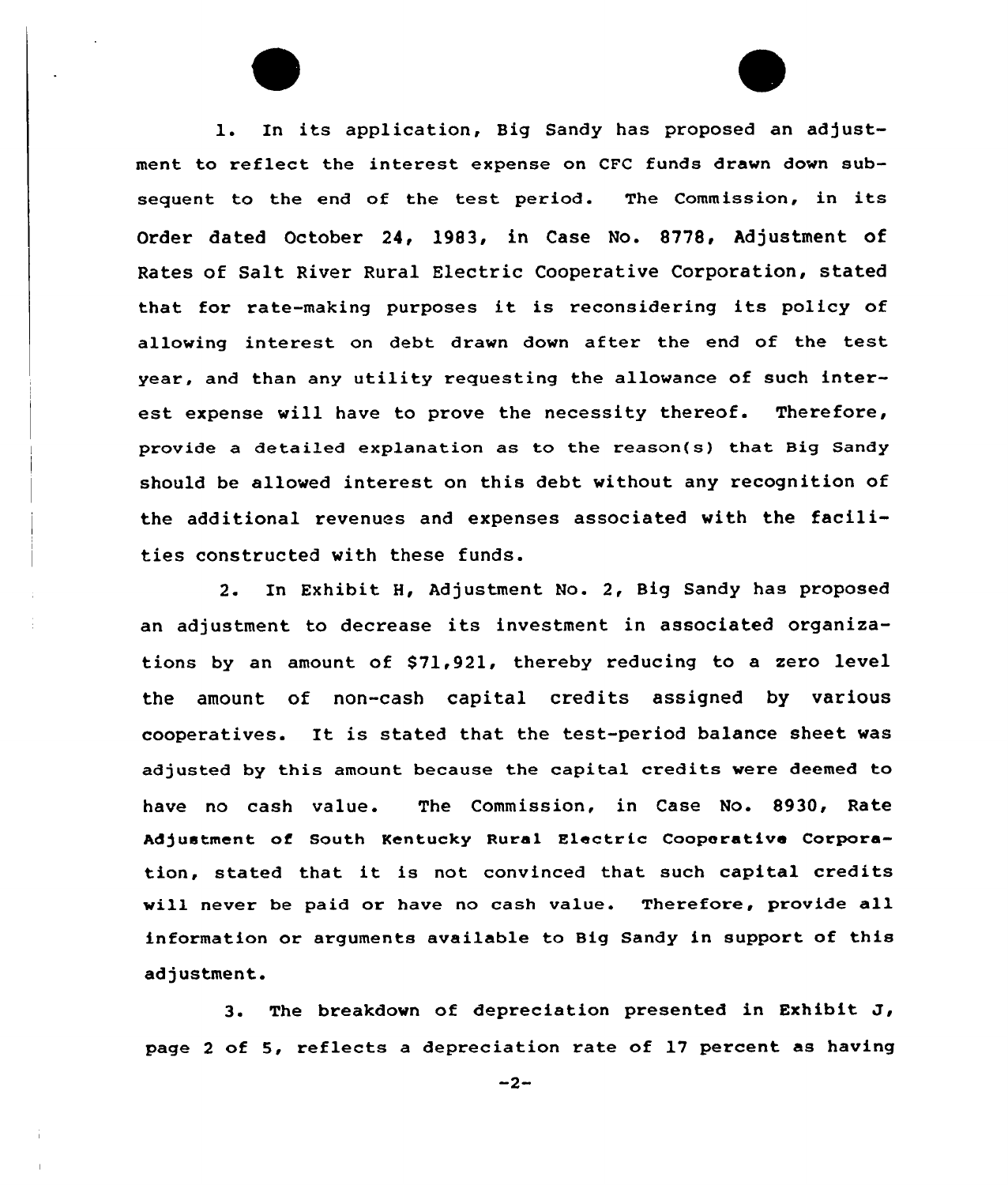been applied to the test year balances of depreciable transportation equipment. However, the information presented in Item No. 4, Exhibit J, page <sup>3</sup> of 5, seems to indicate that depreciation on transportation equipment is not computed on the basis of a depreciation rate. Therefore, provide <sup>a</sup> detailed explanation clarifying the method(s) used to calculate depreciation on transportation equipment, including supporting computations that reflect the determination of the actual and normalized test-period depreciation expense associated vith these assets.

4. According to the explanation of Adjustment No. <sup>5</sup> presented in Exhibit J, page <sup>1</sup> of ll, six of Big Sandy's non-union employees were granted a vage increase of 50 cents per hour. With regard to this wage increase, provide the following information:

a. The effective date of the increase.

b. The percentage of increase granted to each employee.

c. The annual wages of each employee prior to the increase and the effective date of that wage level.

d. Complete details regarding the factors considered in determining the amount of the wage increase, including any studies conducted with regard to the level of wages and salaries paid by industries in Big Sandy's service area or by other electric cooperatives.

5. With regard to the wage increase granted to salaried employees, Exhibit J, page <sup>1</sup> of ll, indicates that effective January 1, 1983, the increase granted to inside employees was <sup>8</sup> psrcent and the increase granted to the general manager was 10

 $-3-$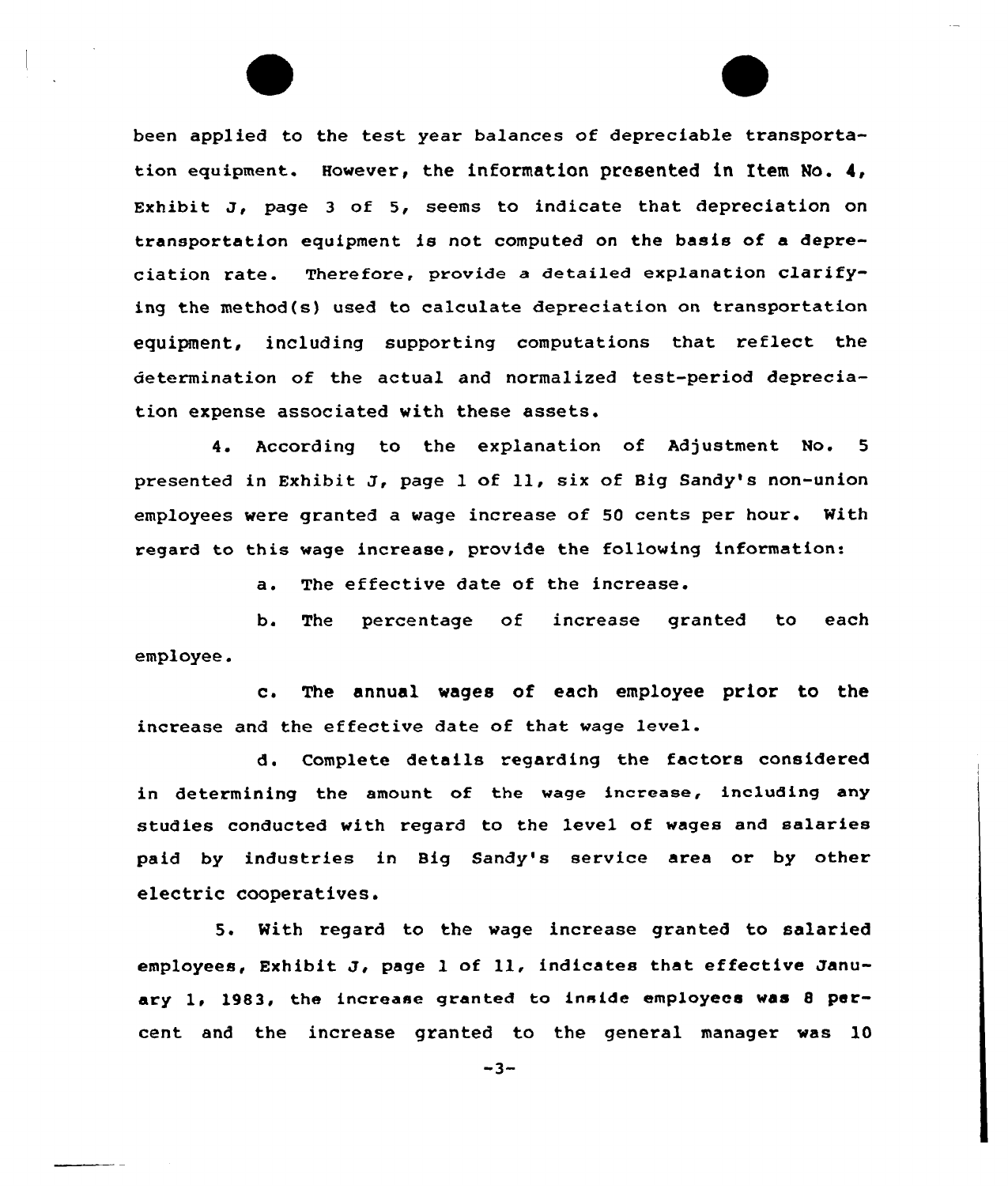percent. Provide the amount of increase granted to these employees effective January 1, 1984. In addition, for these employees provide the information requested in Item No.'s 4c and 4d above.

6. According to Adjustment No. 6, Exhibit J, page <sup>2</sup> of 2, the state unemployment tax rate and federa1 unemployment tax rate applied to taxable wages were 1.8 percent and 1.4 percent, respectively. Provide complete details regarding the basis upon which these rates vere determined, including copies of any documents from the respective agencies specifying the tax rates.

7. According to the annual report for the year ended December 31, 1983, Big Sandy incurred advertising expenses in the amount of \$6,663 as reported in Account No. 913. However, the breakdown submitted in response to Item No. <sup>5</sup> of the Commission's Information Request No. 1 dated Narch 15, 1984, reflects advertising expense in the total amount of \$1,086 as having been incurred during the test period ended December 31, 1983. Provide an explanation, as well as a reconciliation, of the discrepancy that exists between these reported expense amounts.

8. According to Exhibit N, Big Sandy has included in the computation of its test-period rate base the balance of materials and supplies at August 31, 1983. Provide an explanation of the reason this amount vas included in the calculation of the testperiod rate base instead of the balance of materials and supplies at December 31, 1983.

9. Provide an explanation of the basis upon vhich Big sandy has included the interest on its long-term debt in the calculation of its actual and pro forma working capital, as

 $-4-$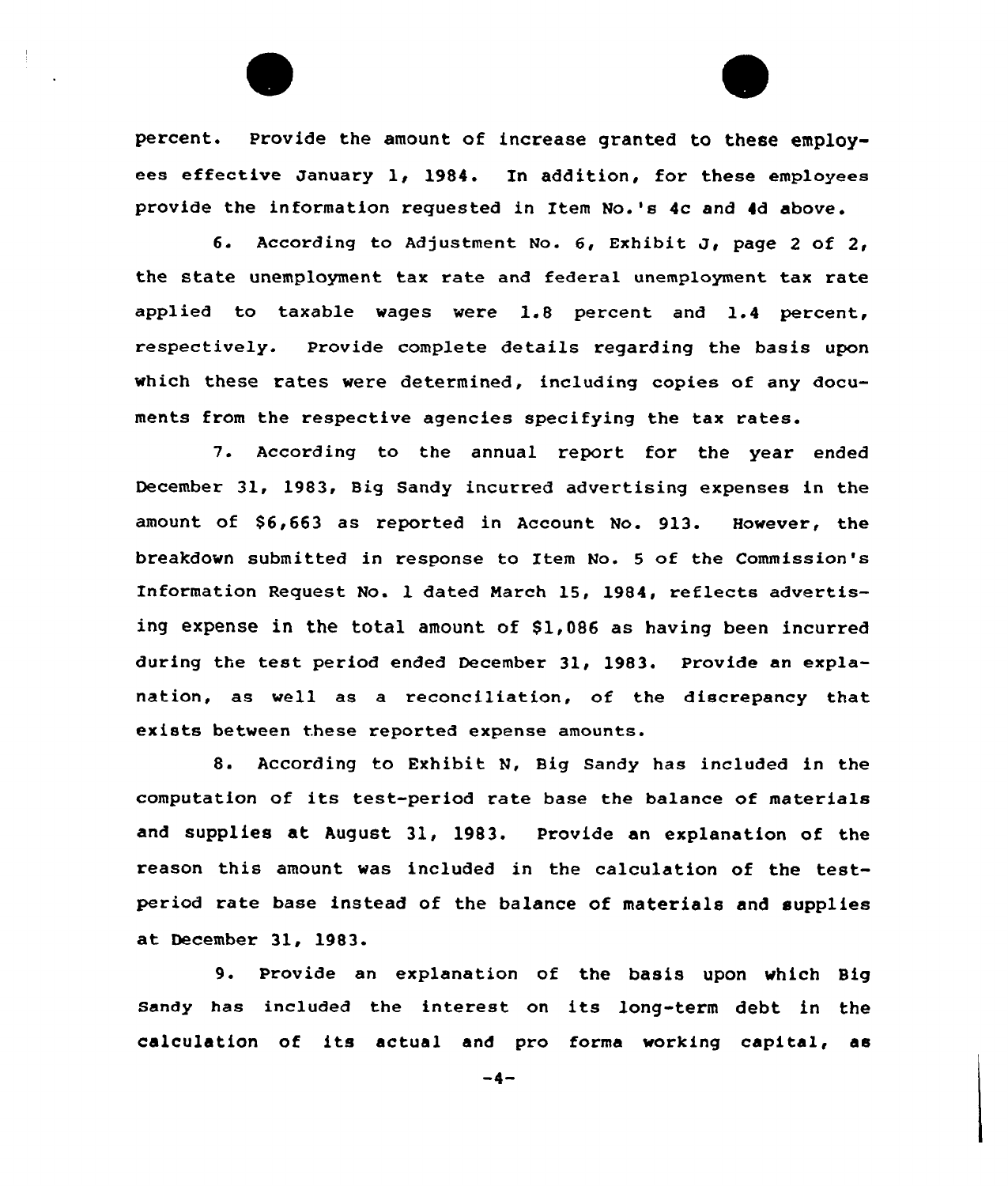indicated in the total cost of electric service per Exhibit 0 of the application.

10. Pxovide an explanation of why the 12-month pericd ended December 31, 1983, was used as the test year in this case.

ll. Provide an explanation of the rationale used in determining the amount of the increase in revenue to be allocated to the various charges within each rate class.

12. Page 1 of Exhibit <sup>L</sup> indicates that small businesses that had previously been billed under Rate A-1 are now going to be billed under Rate A-2. Explain the bases for the reclassification of these customers.

13. Under Rate A-2 the energy charge has been decreased by 2.16 percent and a new demand charge has been implemented. What was the reasoning for this new design within this rate class and how was the amount of the energy and demand charge determined?

14. Big Sandy has proposed to change the billing and meter reading dates shown in their tariffs. Provide the rationale used in determining the new dates and the reasons that new dates were proposed.

15. Under Item <sup>4</sup> of Conditions of Service in Schedule LP, if service is furnished at primary distribution voltage <sup>a</sup> discount was applied to both the demand and energy charge. Big Sandy is now proposing that this discount be only applied to the energy charge and that the amount, of the discount be decreased from 10 percent to 5 percent. Provide a statement of the reasons for proposing these changes and a schedule showing any difference that will be made in the revenue produced by this rate class.

 $-5-$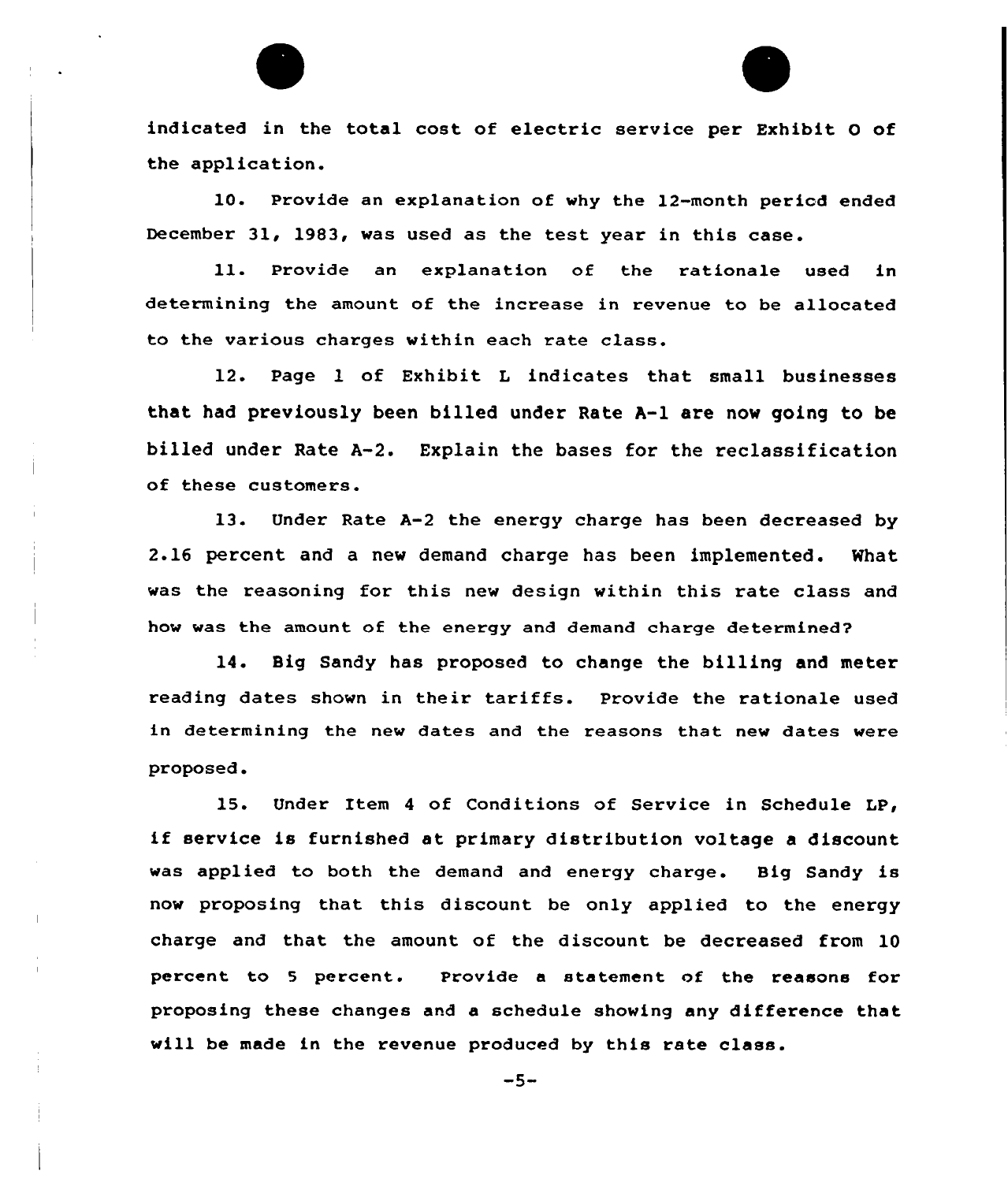16. In Item 3 under the Special Provisions section of Schedule LPR, if service is furnished at 7620/1320 volts or above a discount was applied to both the demand and energy charge. Big Sandy has proposed that this discount only be applied to the energy charge. Provide a statement of the reasons for proposing this change and a schedule showing the difference that will be made in the revenues produced by this rate class due to this change.

l7. The second paragraph under Item <sup>3</sup> of the Special Provisions section in Schedule LPR shows new language concerning the seller having the option of metering at secondary voltage and adding the estimated transformer losses to the metered KWH and KW demand. Provide a statement of the reasons deeming the new language necessary and a schedule of any difference that will be made in the revenue produced in this rate class because of this change.

18. Provide a statement of how the estimated KWH losses, mentioned in Item 8, will be determined.

19. After review of proposed tariffs it has been found that no tariff exists to serve a customer whose load is between 25 KVA and 750 KVA and is not located near three-phase line. Provide an explanation for the absence of this type of tariff.

20. Under Item 2 of the Conditions of Service section of Schedule LP it states that the registrations of the two demand meters shall be added to obtain the total KW demand for billing purposes. Provide the rationale for this methodology and show any revenue effect that it has had. Shouldn't this demand be the

 $-6-$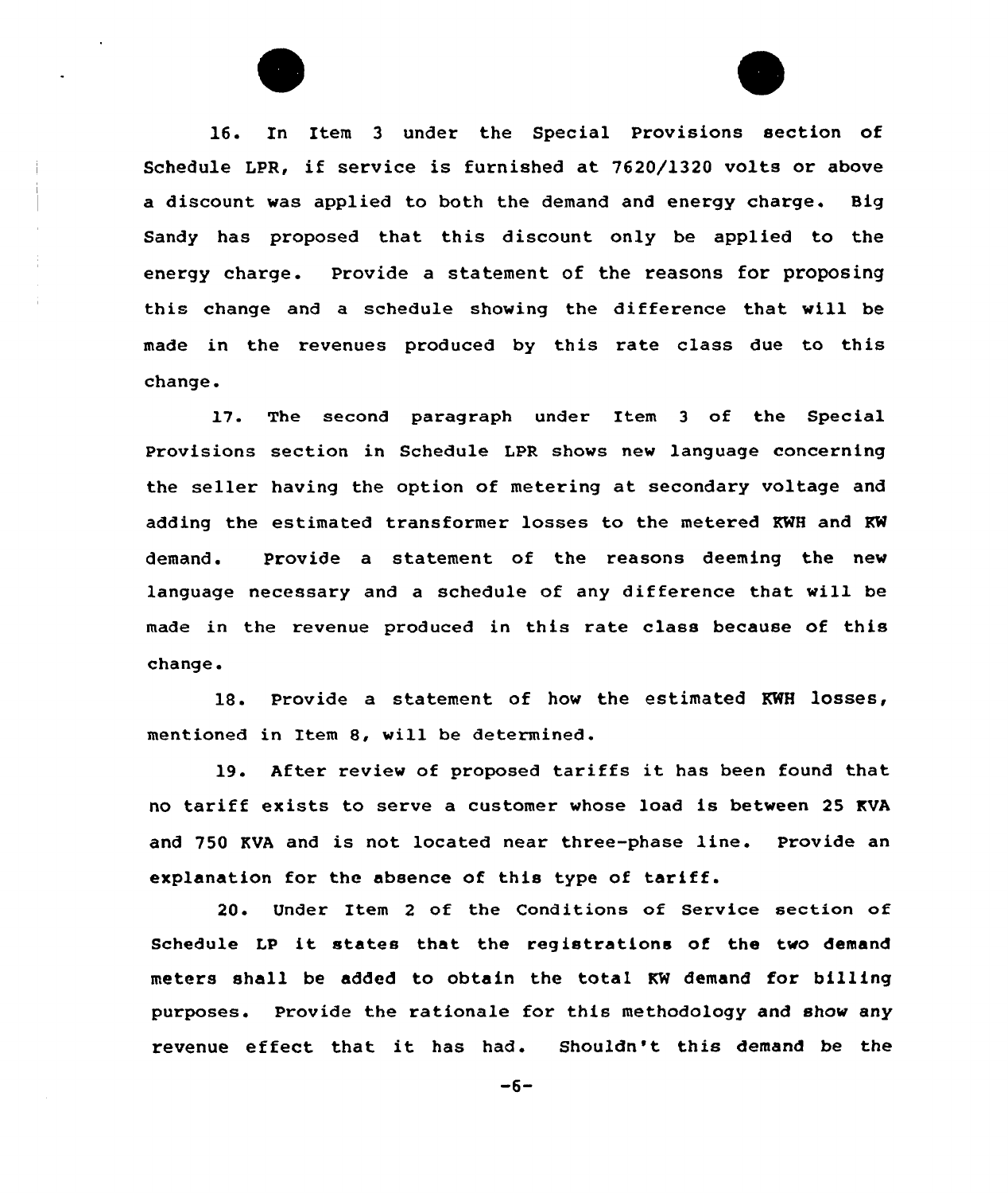addition of the two meters to show coincidental peak demands instead of the arithmetic peak demands of the the two meters? 21. File the proposed tariffs for the Experimental Residential Time of Day rates indicating any changes that have been made from the present tariffs.

22. Provide information for plotting the depreciation guideline curve in accordance with REA Bulletin 183-1. Furnish the date in the format shown on the attached PSC Data Sheet No. l.

23. When was the most recent depreciation study made by Big Sandy? Furnish <sup>a</sup> copy, if available.

24. In reference to Exhibit J, page 2, explain how the  $3.2$ percent composite depreciation rate for distribution plant was calculated.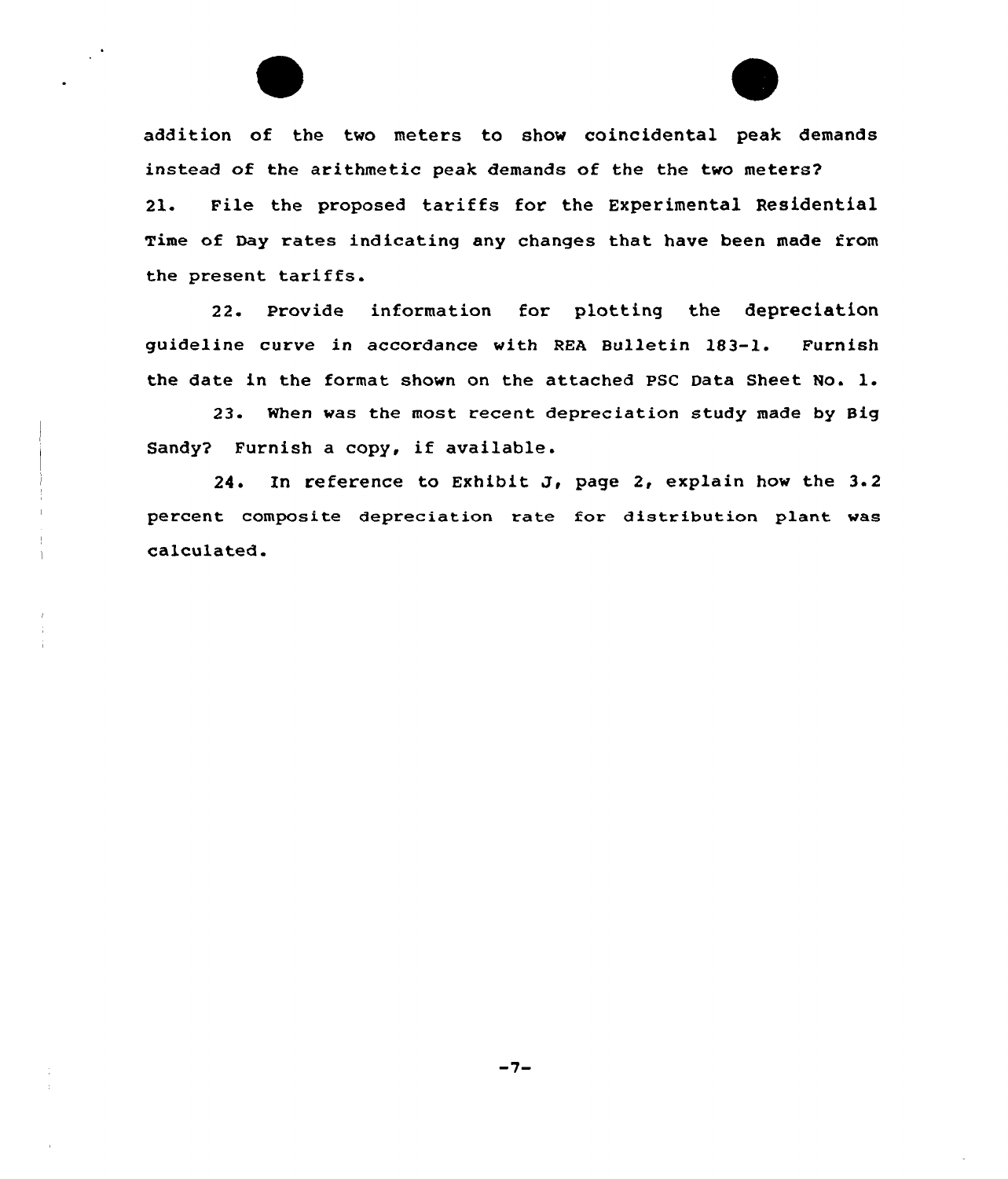

 $\mathcal{L}$ 



Done at Frankfort, Kentucky, this 5th day of June, 1984.

PUBLIC SERVICE COMMISSION

 $u\mathcal{U}$ For the Commitssion

ATTEST:

Secretary

---